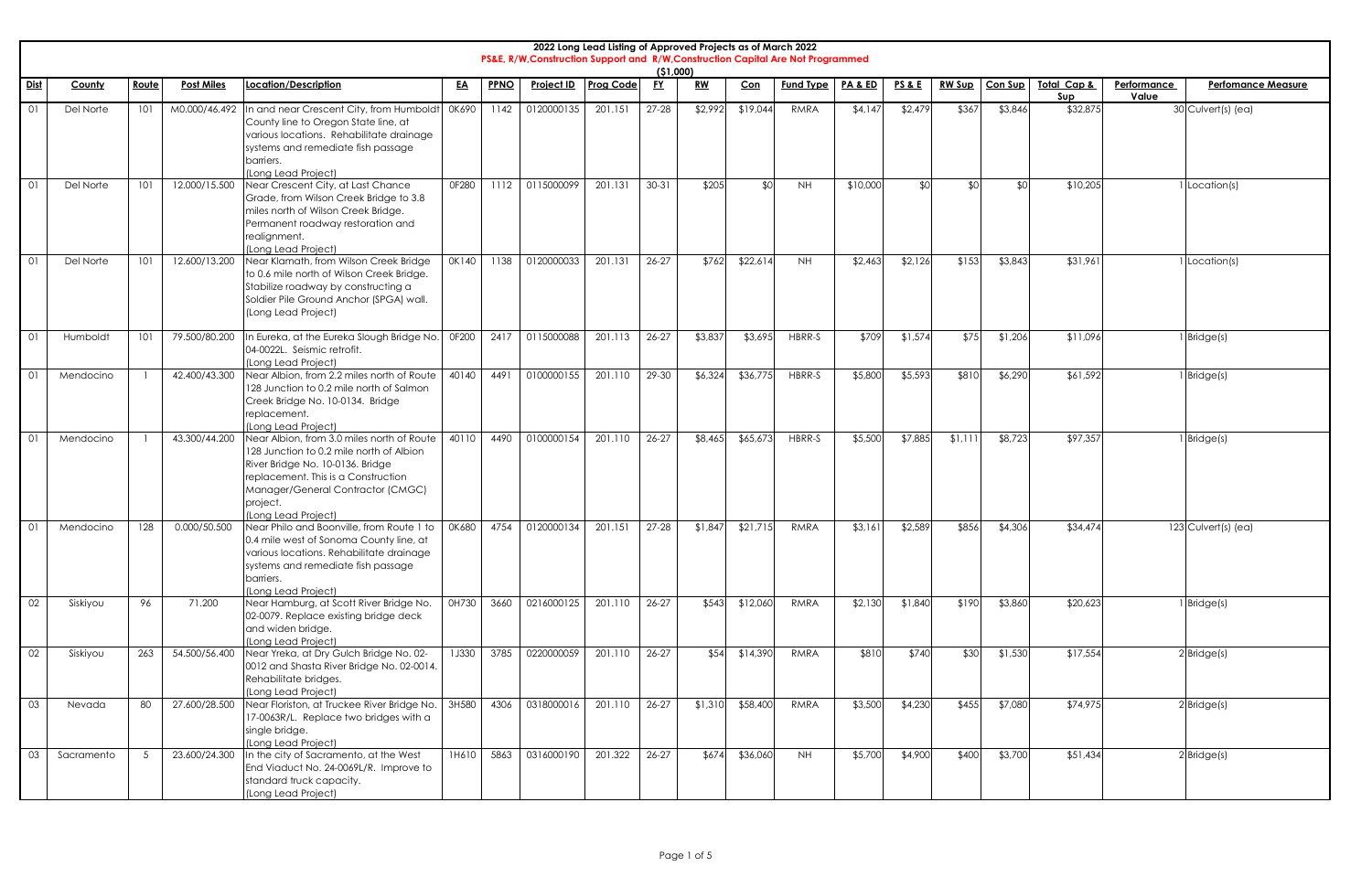|             |                    |       |                   |                                                                                                                                                                                                                                                                                                                 |           |       | PS&E, R/W, Construction Support and R/W, Construction Capital Are Not Programmed | 2022 Long Lead Listing of Approved Projects as of March 2022 |           | (51,000) |          |                  |          |                   |               |           |                               |                      |                           |
|-------------|--------------------|-------|-------------------|-----------------------------------------------------------------------------------------------------------------------------------------------------------------------------------------------------------------------------------------------------------------------------------------------------------------|-----------|-------|----------------------------------------------------------------------------------|--------------------------------------------------------------|-----------|----------|----------|------------------|----------|-------------------|---------------|-----------|-------------------------------|----------------------|---------------------------|
| <u>Dist</u> | County             | Route | <b>Post Miles</b> | Location/Description                                                                                                                                                                                                                                                                                            | <u>EA</u> | PPNO  | <b>Project ID</b>                                                                | <b>Prog Code</b>                                             | <b>FY</b> | $RW$     | Con      | <b>Fund Type</b> | PA&ED    | <b>PS &amp; E</b> | <b>RW Sup</b> | Con Sup   | <b>Total Cap &amp;</b><br>Sup | Performance<br>Value | <b>Perfomance Measure</b> |
| 04          | Marin              | 37    | R11.200/14.600    | In and near Novato, from Route 101 to<br>Sonoma County line; also in Sonoma<br>County on Route 37, from Marin County<br>line to Route 121 (PM 0.0/3.9).<br>Reconstruct the roadway to address sea<br>level rise and recurrent flooding.<br>(Long Lead Project)                                                  | 4Q320     | 5200  | 0419000376                                                                       | 201.999                                                      | 34-35     | \$0      | \$0      | ST-CASH          | \$10,000 | \$0               |               | <b>RO</b> | \$10,000                      |                      | 7.3 Centerline mile(s)    |
| 04          | Solano             | 113   | 0.000/8.500       | Near Rio Vista, from Route 12 to 1.1 miles<br>south of Brown Road. Rehabilitate<br>roadway and drainage systems, provide<br>Class 2 bike lane, realign curves, and<br>widen and replace bridges.<br>(Long Lead Project)                                                                                         | 0Q150     |       | 2020Q 0418000054                                                                 | 201.120                                                      | 28-29     | \$11,610 | \$71,919 | <b>NH</b>        | \$5,961  | \$5,296           | \$1,232       | \$12,924  | \$108,942                     |                      | $17.1$ Lane mile(s)       |
| 05          | Monterey           | 101   | R1.900/R9.700     | Near Bradley, Nacimiento and San<br>Miguel, from south of East Garrison<br>Overcrossing to Jolon Road. Replace<br>bridges, rehabilitate pavement,<br>reconstruct guardrail and drainage<br>systems, and replace Transportation<br>Management System (TMS) elements and<br>signs.<br>(Long Lead Project)         | 1K880     | 2904  | 0519000035                                                                       | 201.110                                                      | 28-29     | \$139    | \$57,842 | <b>RMRA</b>      | \$3,359  | \$5,613           | \$690         | \$9,655   | \$77,298                      |                      | $2$ Bridge(s)             |
| 05          | Monterey           | 101   | R9.200/R22.000    | Near Bradley, from south of Jolon Road<br>Overcrossing to San Ardo Undercrossing.<br>Rehabilitate pavement, drainage<br>systems, upgrade guardrail, and install<br>Transportation Management System (TMS)<br>elements.<br>(Long Lead Project)                                                                   | 1K490     | 2916  | 0518000213                                                                       | 201.121                                                      | 26-27     | \$171    | \$46,931 | <b>NH</b>        | \$2,439  | \$2,664           | \$585         | \$6,421   | \$59,211                      |                      | 44.1 Lane mile(s)         |
| 05          | San Benito         | 101   | 0.000/7.550       | Near Prunedale, San Juan Bautista,<br>Aromas and Sargent, from Monterey<br>County line to Santa Clara County line.<br>Rehabilitate pavement and drainage<br>systems, replace Transportation<br>Management System (TMS) elements,<br>upgrade lighting, and construct concrete<br>barrier.<br>(Long Lead Project) | 1J840     | 2776  | 0518000079                                                                       | 201.122                                                      | $27 - 28$ | \$187    | \$29,955 | <b>NH</b>        | \$1,665  | \$2,665           | \$293         | \$4,836   | \$39,601                      |                      | 30.3 Lane mile(s)         |
| 05          | Santa Barbara      | 101   | R0.000/R52.200    | In and near the cities of Carpinteria and<br>Santa Barbara, from Ricon Point Road to<br>south of Old Coast Highway at various<br>locations. Rehabilitate drainage systems<br>and install Transportation Management<br>System (TMS) elements.<br>(Long Lead Project)                                             | 1J910     | 2799  | 0518000086                                                                       | 201.151                                                      | $26 - 27$ | \$761    | \$20,785 | RMRA             | \$2,015  | \$2,335           | \$883         | \$5,724   | \$32,503                      |                      | 36 Culvert(s) (ea)        |
|             | 05   Santa Barbara | 101   | R0.000            | Near Carpinteria, at the Ventura County<br>line. Remediate fish passage by<br>Improving creek bed and invert<br>modifications.<br>(Long Lead Project)                                                                                                                                                           | 1J911     | 2799F | 0521000086                                                                       | 201.151                                                      | $27 - 28$ | \$900    | \$2,000  | <b>RMRA</b>      | \$1,000  | \$500             | \$100         | \$500     | \$5,000                       |                      | Culvert(s) (ea)           |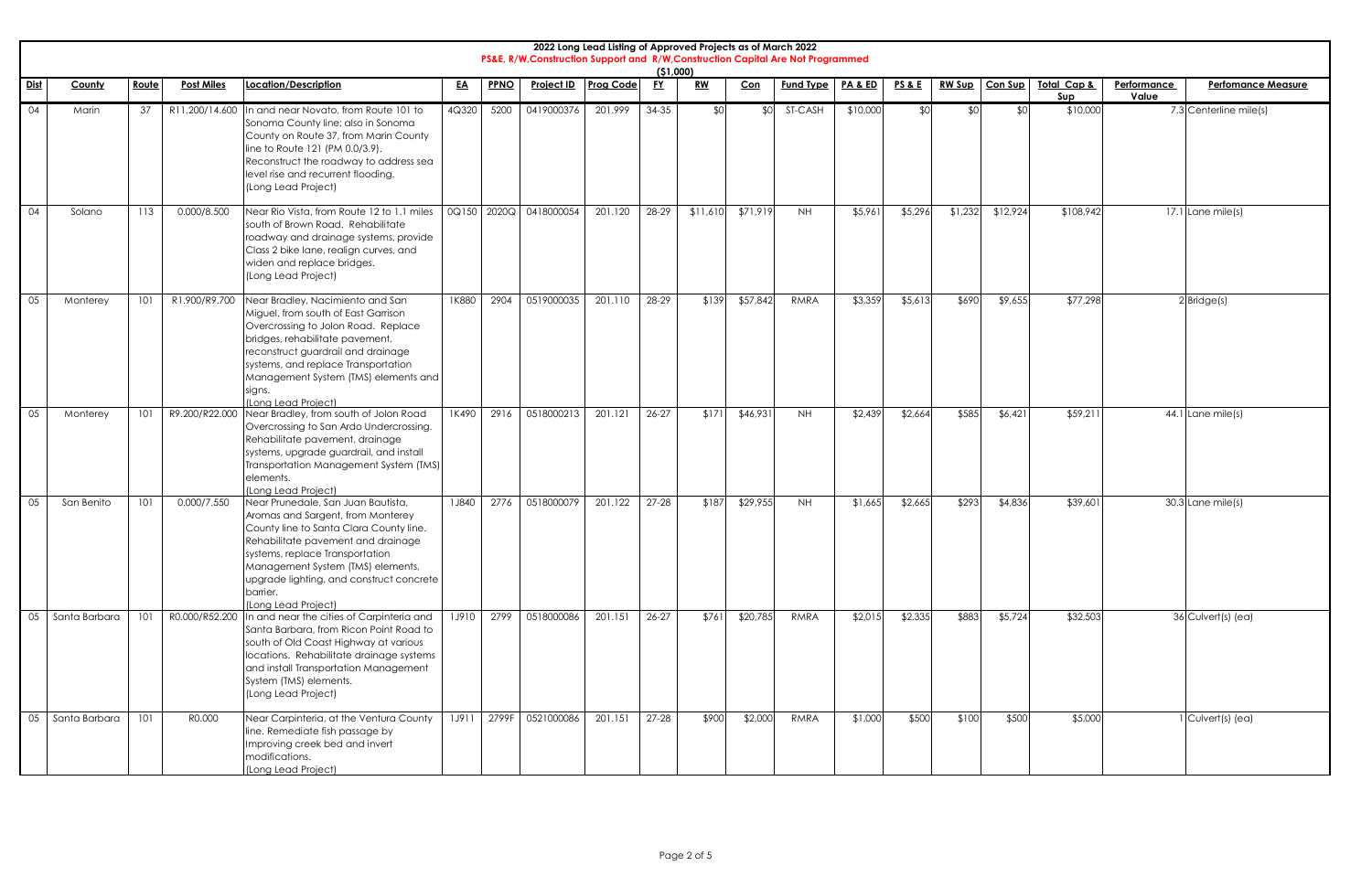|      |               |              |                   |                                                                                                                                                                                                                                                                                                                                                                                                                                       |           |      | PS&E, R/W, Construction Support and R/W, Construction Capital Are Not Programmed | 2022 Long Lead Listing of Approved Projects as of March 2022 | (51,000)  |                                                |          |                  |         |                   |               |          |                    |                      |                               |
|------|---------------|--------------|-------------------|---------------------------------------------------------------------------------------------------------------------------------------------------------------------------------------------------------------------------------------------------------------------------------------------------------------------------------------------------------------------------------------------------------------------------------------|-----------|------|----------------------------------------------------------------------------------|--------------------------------------------------------------|-----------|------------------------------------------------|----------|------------------|---------|-------------------|---------------|----------|--------------------|----------------------|-------------------------------|
| Dist | County        | <u>Route</u> | <b>Post Miles</b> | Location/Description                                                                                                                                                                                                                                                                                                                                                                                                                  | <u>EA</u> | PPNO | Project ID                                                                       | <b>Prog Code</b>                                             | <u>FY</u> | $\underline{\mathbf{R}}\underline{\mathbf{W}}$ | Con      | <b>Fund Type</b> | PA&ED   | <b>PS &amp; E</b> | <b>RW Sup</b> | Con Sup  | Total Cap &<br>Sup | Performance<br>Value | <b>Perfomance Measure</b>     |
| 05   | Santa Barbara | 101          | 45.000/R50.000    | Near Gaviota and Las Cruces, from north<br>of Beckstead Overcrossing to 1.2 miles<br>north of Route 1. Stabilize roadway<br>shoulder, replace failed retaining walls,<br>and improve fish passage.<br>(Long Lead Project)                                                                                                                                                                                                             | 1M440     | 3015 | 0519000150                                                                       | 201.150                                                      | 28-29     | \$502                                          | \$3,253  | <b>NH</b>        | \$3,598 | \$3,489           | \$204         | \$1,605  | \$12,651           |                      | Location(s)                   |
| 05   | Santa Barbara | 246          | 9.550/R20.900     | In and near Lompoc and Buellton, from<br>Route 1 to east of Domingos Road.<br>Replace bridge, rehabilitate pavement<br>and drainage systems, construct Class 1<br>bike and pedestrian path, and upgrade<br>facilities to Americans with Disabilities Act<br>(ADA) standards, guardrail and signs.<br>(Additional contribution from the Santa<br><b>Barbara County Association of</b><br>Governments (SBCAG).)<br>(Long Lead Project)  | 1M360     | 3010 | 0519000122                                                                       | 201.111                                                      | 28-29     | \$15,41                                        | \$48,790 | RMRA             | \$4,282 | \$7,060           | \$1,306       | \$10,248 | \$87,099           |                      | Bridge(s)                     |
| 05   | Santa Barbara | 246          | 30.300/31.400     | In and near Solvang, from Alamo Pintado<br>Road to Entrance Road. Replace bridge,<br>construct Class 1 bike and pedestrian<br>paths, and upgrade facilities to<br>Americans with Disabilities Act (ADA)<br>standards. (Additional \$1,204,000<br>contribution from the city of Solvang.)<br>(Long Lead Project)                                                                                                                       | 1M420     | 3013 | 0519000148                                                                       | 201.111                                                      | $26 - 27$ | \$2,675                                        | \$17,258 | <b>RMRA</b>      | \$2,473 | \$3,995           | \$501         | \$5,161  | \$32,063           |                      | Bridge(s)                     |
|      | 05 Santa Cruz | $\mathsf Q$  | 0.046/7.500       | In and near the city of Santa Cruz, Felton  <br>and Brackney, from Route 1 to south of El<br>Solyo Heights Drive. Rehabilitate<br>pavement and drainage systems,<br>upgrade Transportation Management<br>System (TMS) elements, reconstruct<br>guardrail, replace sign panels, upgrade<br>facilities to Americans with Disabilities Act<br>(ADA) standards, and construct sidewalks<br>and Class 2 bike lanes.<br>(Long Lead project) |           |      | 1K890 2879 0519000036 201.121 26-27                                              |                                                              |           | \$887                                          | \$14,724 | <b>NH</b>        | \$2,364 | \$2,945           | \$865         | \$3,252  | \$25,037           |                      | $14.7$ Lane mile(s)           |
| 05   | Santa Cruz    | 17           | 0.000/12.500      | In and near the cities of Santa Cruz and<br>Scotts Valley, from Route 1 to Santa Clara<br>County line at various locations.<br>Construct and install stormwater quality<br>Best Management Practices (BMPs) and<br>rehabilitate drainage systems.<br>(Long Lead Project)                                                                                                                                                              | 1K670     | 2921 | 0518000233                                                                       | 201.335                                                      | $26 - 27$ | \$397                                          | \$4,632  | <b>NH</b>        | \$1,381 | \$1,387           | \$276         | \$1,429  | \$9,502            |                      | 8.4 Acre(s) treated/pollutant |
| 07   | Los Angeles   |              | 0.600/1.300       | In Long Beach, at the Los Alamitos Bay<br>Bridge No. 53-0064. Seismic retrofit.<br>(Long Lead Project)                                                                                                                                                                                                                                                                                                                                | 35900     |      | 5574 0719000179                                                                  | 201.113                                                      | $27 - 28$ | \$7,500                                        | \$17,600 | RMRA             | \$2,700 | \$1,000           | \$1,000       | \$2,000  | \$31,800           |                      | Bridge(s)                     |
| 07   | Los Angeles   | 39           | 40.000/44.400     | Near Falling Springs, from 1.8 miles north<br>of Crystal Lake Road to Route 2.<br>Rehabilitate and reopen a 4.4 mile<br>segment of Route 39.<br>(Long Lead Project)                                                                                                                                                                                                                                                                   | 34770     | 5381 | 0718000117                                                                       | 201.150                                                      | $26 - 27$ | \$100                                          | \$35,000 | NH               | \$7,900 | \$7,000           | \$100         | \$7,000  | \$57,100           |                      | Location(s)                   |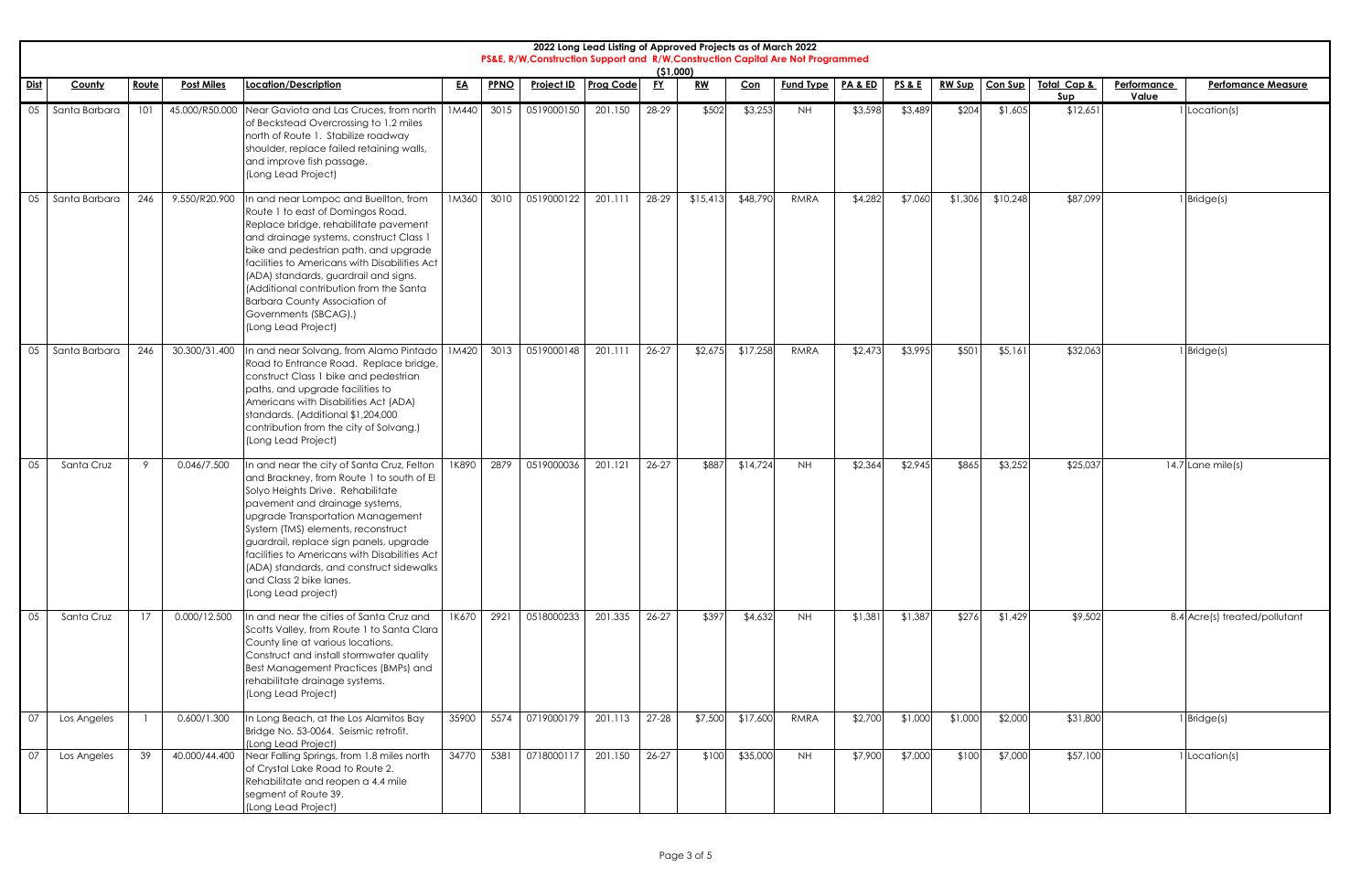|                 | 2022 Long Lead Listing of Approved Projects as of March 2022<br>PS&E, R/W, Construction Support and R/W, Construction Capital Are Not Programmed<br>(51,000)<br><b>RW</b><br><b>PPNO</b><br>Project ID   Prog Code<br><b>FY</b><br><b>Fund Type</b><br>PA&ED<br><b>PS&amp;E</b><br><b>RW Sup</b><br>Route<br><b>Post Miles</b><br><b>Location/Description</b><br>Con<br>Con Sup<br>Total Cap &<br>Performance<br><b>Perfomance Measure</b><br><b>County</b><br><u>EA</u> |     |                    |                                                                                                                                                                                                                                                                                                                                                                                                                  |       |       |                  |         |           |         |                  |           |          |         |         |          |           |       |                                                |
|-----------------|--------------------------------------------------------------------------------------------------------------------------------------------------------------------------------------------------------------------------------------------------------------------------------------------------------------------------------------------------------------------------------------------------------------------------------------------------------------------------|-----|--------------------|------------------------------------------------------------------------------------------------------------------------------------------------------------------------------------------------------------------------------------------------------------------------------------------------------------------------------------------------------------------------------------------------------------------|-------|-------|------------------|---------|-----------|---------|------------------|-----------|----------|---------|---------|----------|-----------|-------|------------------------------------------------|
| <u>Dist</u>     |                                                                                                                                                                                                                                                                                                                                                                                                                                                                          |     |                    |                                                                                                                                                                                                                                                                                                                                                                                                                  |       |       |                  |         |           |         |                  |           |          |         |         |          | $S$ up    | Value |                                                |
| 07              | Los Angeles                                                                                                                                                                                                                                                                                                                                                                                                                                                              | 110 |                    | 23.700/25.000R In the city of Los Angeles, from Route 101<br>to Amador Street (PM 25.0L/R). Construct<br>auxiliary lanes, make intersection<br>improvements, and reconstruct bridges.<br>(Long Lead Project)                                                                                                                                                                                                     | 34300 | 5415  | 0717000342       | 201.310 | $27 - 28$ | \$0     | \$0              | <b>NH</b> | \$10,000 | \$0     | ¢٢      | \$0      | \$10,000  |       | 691.0 Daily vehicle hour(s) of delay<br>(DVHD) |
| 07              | Los Angeles                                                                                                                                                                                                                                                                                                                                                                                                                                                              | 110 | 25.500/25.700      | In the city of Los Angeles, near the<br>neighborhood of Cypress Park, at N110-<br>N5 Connector Sidehill Viaduct Bridge No.<br>53-2225G. Modify bridge structure to<br>support a shoulder widening and a new<br>concrete barrier railing, and upgrade<br>overhead sign structure, sign panels, and<br>safety devices.<br>(Long Lead Project)                                                                      | 37130 | 5740  | 0720000152       | 201.112 | $27 - 28$ | \$1,346 | \$17,112         | RMRA      | \$1,795  | \$2,558 | \$200   | \$3,653  | \$26,664  |       | 600.0 Linear feet rail                         |
| 07              | Los Angeles                                                                                                                                                                                                                                                                                                                                                                                                                                                              | 110 | 27.100/30.100      | In the cities of Los Angeles and South<br>Pasadena, at Avenue 43 Ramp Bridge<br>No. 53-0985S and Arroyo Seco Bridge No.<br>53-0276. Upgrade bridge rails.<br>(Long Lead Project)                                                                                                                                                                                                                                 | 36930 | 5701  | 0719000373       | 201.112 | $27 - 28$ | \$6     | \$5,775          | RMRA      | \$1,245  | \$2,412 | \$59    | \$2,782  | \$12,279  |       | 1,040.0 Linear feet rail                       |
| 08              | San Bernardino                                                                                                                                                                                                                                                                                                                                                                                                                                                           | 18  | 95.400             | In Victorville, at Mojave River Bridge and<br>Overhead No. 54-0307. Rehabilitate<br>bridge.<br>(Long Lead Project)                                                                                                                                                                                                                                                                                               | 1L830 |       | 3017G 0820000162 | 201.110 | $27 - 28$ | \$102   | \$6,869          | RMRA      | \$1,529  | \$1,857 | \$222   | \$1,890  | \$12,469  |       | Bridge(s)                                      |
| 09              | Kern                                                                                                                                                                                                                                                                                                                                                                                                                                                                     | 14  | R12.600/16.700     | Near Mojave, from 0.5 mile north of Silver<br>Queen Road to 0.6 mile north of Business<br>Route 58 (north). Rehabilitate roadway,<br>install Transportation Management<br>System (TMS) elements, upgrade facilities<br>to Americans with Disabilities Act (ADA)<br>standards, replace bridge railing, and<br>enhance highway worker safety.<br>(Long Lead Project)                                               | 37520 | 2654  | 0918000036       | 201.120 | $26 - 27$ | \$915   | \$36,034         | <b>NH</b> | \$1,694  | \$1,681 | \$4,085 | \$3,149  | \$47,558  |       | $21.0$ Lane mile(s)                            |
| 09              | Kern                                                                                                                                                                                                                                                                                                                                                                                                                                                                     |     | 88.600/104.600     | In and near Ridgecrest, from Route 14 to<br>San Bernardino County line. Rehabilitate<br>pavement and drainage systems,<br>upgrade lighting and Transportation<br>Management System (TMS) elements,<br>replace guardrail and sign panels,<br>upgrade facilities to Americans with<br>Disabilities Act (ADA) standards, and<br>construct Class 2 bike lanes as complete<br>street elements.<br>(Long Lead Project) | 38330 | 2685  | 0919000069       | 201.120 | $27 - 28$ | \$3,072 | \$50,569         | <b>NH</b> | \$3,117  | \$4,865 | \$3,878 | \$11,133 | \$76,634  |       | $56.7$ Lane mile(s)                            |
| 10              | San Joaquin                                                                                                                                                                                                                                                                                                                                                                                                                                                              | 5   | 26.100/26.500      | In Stockton, at the Stockton Channel<br>Viaduct Bridge No. 29-0176R. Bridge<br>rehabilitation to address structural and<br>load carrying capacity deficiencies. This<br>is a Design-Build project.<br>(Long Lead Project)                                                                                                                                                                                        | 0X462 | 3133B | 1020000077       | 201.2XX | $26 - 27$ | \$0     | \$315,900        | LL        | \$0      | \$0     | \$1,100 | \$8,000  | \$325,000 |       | I Bridge(s)                                    |
| $\overline{11}$ | San Diego                                                                                                                                                                                                                                                                                                                                                                                                                                                                |     | 75 R20.500/R22.000 | In the city of San Diego and Coronado,<br>from San Diego-Coronado Bay Bridge to<br>the Route 75/5 Connector Overcrossing.<br>Bridge rehabilitation.<br>(Long Lead Project)                                                                                                                                                                                                                                       | 40940 | 1065  | 1112000071       | 201.110 | $34 - 35$ | \$0     | \$0 <sub>1</sub> | HBRR-S    | \$2,593  | \$0     | \$0     | \$0      | \$2,593   |       | Bridge(s)                                      |